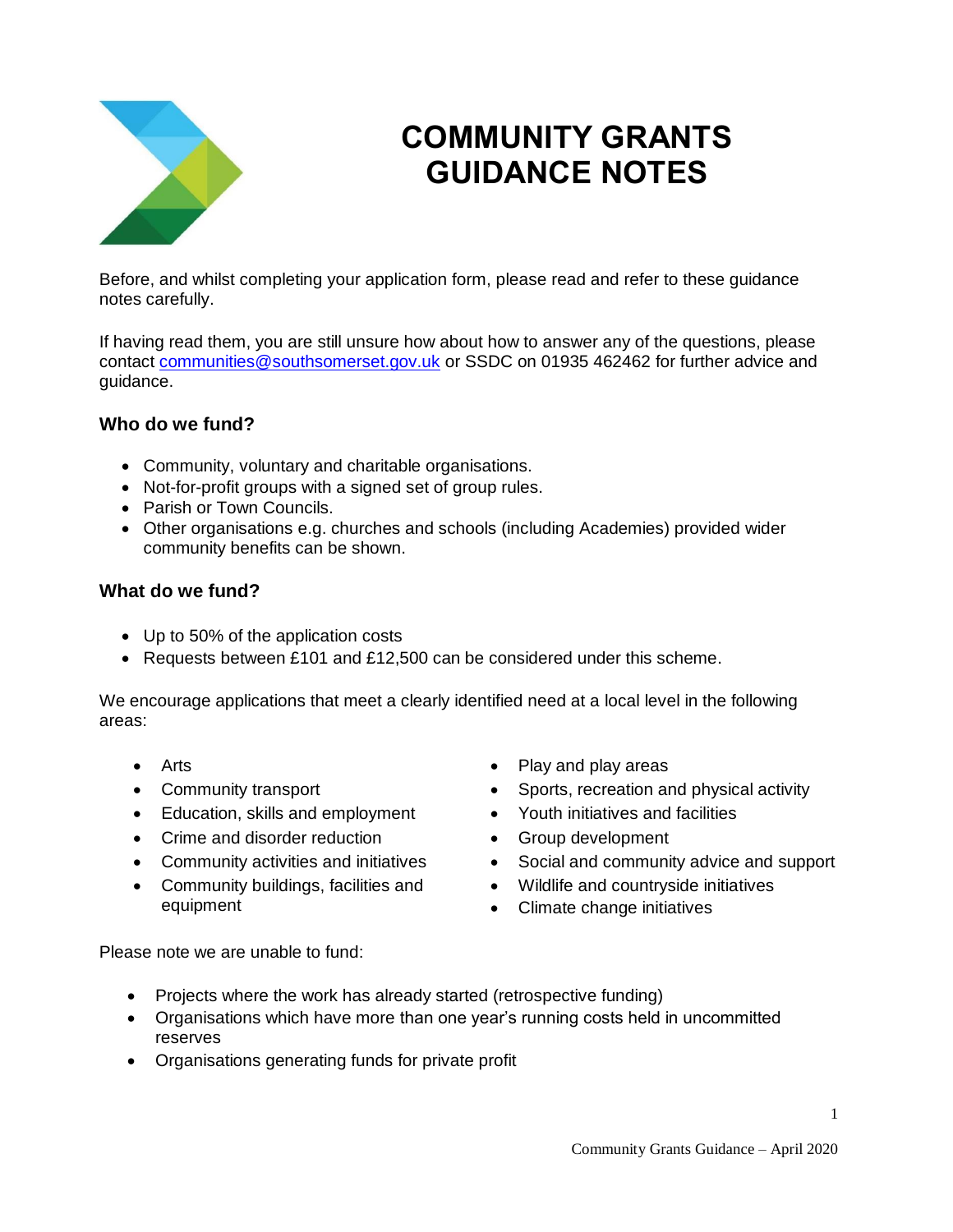# **Things you should consider before applying**

South Somerset District Council invites applications that

- Have clear long term benefits
- Benefit the people of South Somerset
- Prove that SSDC support is essential
- Increase the involvement of people in local activities
- Show they fit in with other services in South Somerset
- Show they fit with SSDC's Council Plan and Environment Strategy these can be found on our website. [https://www.southsomerset.gov.uk/your-council/your-council-plan-and](https://www.southsomerset.gov.uk/your-council/your-council-plan-and-strategies/council-plan/)[strategies/council-plan/](https://www.southsomerset.gov.uk/your-council/your-council-plan-and-strategies/council-plan/) and [https://www.southsomerset.gov.uk/your-council/your-council](https://www.southsomerset.gov.uk/your-council/your-council-plan-and-strategies/environment-strategy/)[plan-and-strategies/environment-strategy/](https://www.southsomerset.gov.uk/your-council/your-council-plan-and-strategies/environment-strategy/)
- Come from organisations based locally to South Somerset
- Provide clear evidence of the need for the project
- Have applied for or secured funding from other sources e.g. Town or Parish Council, fundraising, Lottery. If a Town or Parish contribution has not been secured then this may stop your application from being awarded.
- Require short term funding only. Grants can only be paid for a single year and a second application is not allowed for the same project within 3 years (unless you have a Service Level Agreement with SSDC)

#### **Please remember**

- Successful applicants will need to produce feedback (with photos if appropriate) that provides evidence of how the award was spent and the level of success achieved.
- Organisations must have a constitution or signed set of group rules, as well as a bank account in the name of the organisation.
- Your group may be asked to complete a development plan as part of your application process. We will discuss this with you.
- All grants offered will be subject to conditions. We will discuss these with you and these will be clearly set out in the offer letter.
- Organisations occupying SSDC owned property will be assessed and treated in the same way as any other organisation.

#### **Award Process**

Grants are only offered after a careful assessment. Applications requesting more than £1,000 funding are allocated to a Locality Officer who will discuss the project with you and inform your Ward Member(s). A report is then taken to the relevant Area Committee's for decision, please note due to Committee deadlines you should allow a **minimum of 3 months** from receipt of the application to Committee stage, sometimes this could be longer. Commencement of works cannot start before the grant has been awarded. Our Case Officer Team in conjunction with the Ward Member(s) award applications between £101 to £1,000. Once a grant is awarded the applicant will received an award letter which will need to be signed and returned. The project should commence within six months from receipt of the award letter.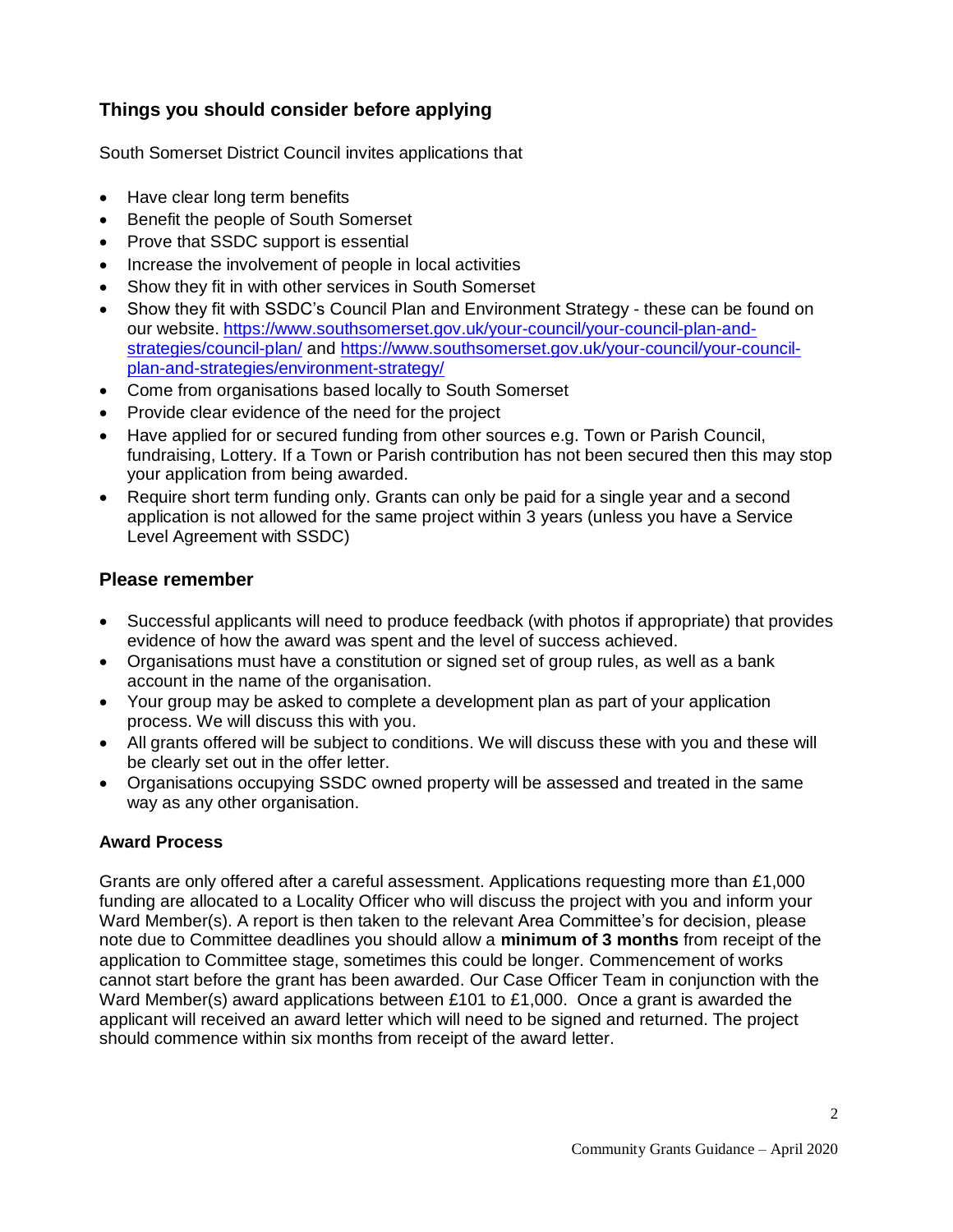# **Application stages**

- Applicant completes and submits application form. All necessary information is required with the submission before the application can progress.
- Grant application verification and assessed if under £1,000 by Case Officers and Ward Member(s).
- Applications over £1,000 are passed to Locality Officer for assessment and contact established with the applicant
- Applications over £1,000 are considered by Area Committee
- Community Grant offer made to applicant if approved and acceptance returned.
- Project completed and applicant submits relevant documentation with a request for grant payment. Applicant provides monitoring evidence on how the project has performed.

#### **Loans**

In some circumstances, the District Council may decide to offer a loan, a loss guarantee or a combination of both. To discuss this option please contact staff at your relevant office.

## **VAT and Gifts in Kind**

In some circumstances, SSDC may be able to recover VAT on equipment or services on behalf of a community group, if the HMRC rules for Gift in Kind are met. To discuss this option please contact [Communities@southsomerset.gov.uk.](mailto:Communities@southsomerset.gov.uk)

## **Reference Notes**

#### **If you find you do not have sufficient space to answer any of the questions, please continue onto a separate sheet clearly marking the question that is being answered.**

1. If you are a Voluntary Organisation, Community Group or Social Enterprise please indicate the legal structure of your group/organisation. This will either be in the form of an Unincorporated or Incorporated organisation.

**Unincorporated organisations** are essentially a collection of individuals working together, such as an unincorporated organisation or charitable trust. Types of unincorporated organisations include:

- Community Association
- Charitable Trust
- Friendly Societies

**Incorporated organisations** are those that exist as a separate legal entity from the individuals belonging to it. Types of incorporated organisations include:

- Company Limited by Guarantee
- Community Benefit Society (formerly Industrial and Provident Societies)
- Cooperative Society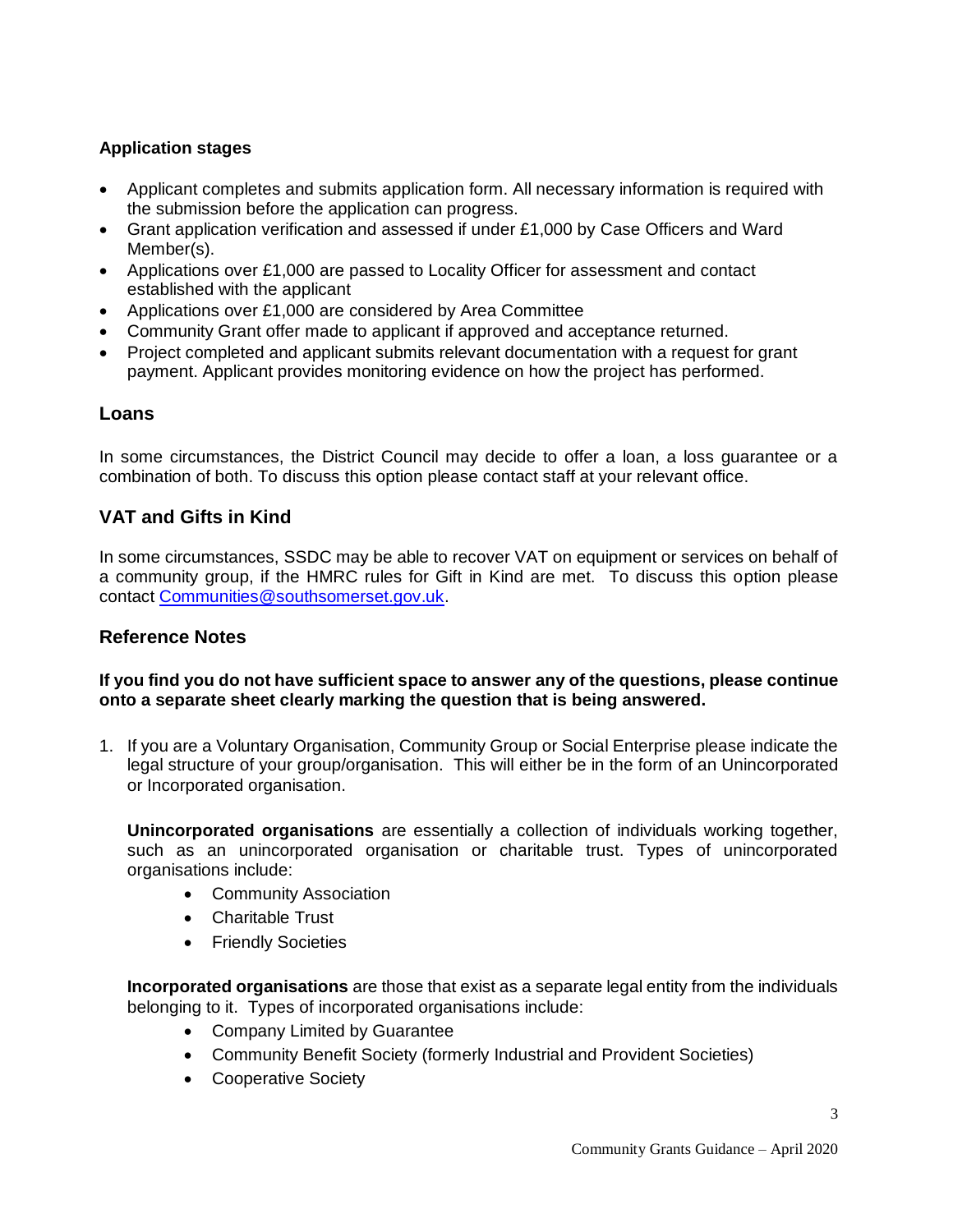- Community Interest Company
- Charitable Incorporated Organisation

If you are an incorporated organisation can you please supply us with the applicable registration number (eg Company number if a Company Ltd by Guarantee registered with Companies House).

We also need to know if you are a registered charity and if so what your charity registration number is.

- 2. Examples of recent achievements might include events you have run, increased membership, awards, new initiatives or projects or increased publicity. Benefits may have been to the wider community or just group members.
- 3. Business Rates, or National Non Domestic Rates (NNDR) are collected from businesses by the Council on behalf of central government. They apply to all occupied and some unoccupied business premises. Many charitable organisations are entitled to a discount on their Business Rates (known as rate relief). Further information can be found at [http://www.southsomerset.gov.uk/business-and-regeneration/your-business/business-rates,](http://www.southsomerset.gov.uk/business-and-regeneration/your-business/business-rates) or contact [your](mailto:Communities@southsomerset.gov.uk) Case or Locality Officer for advice.
- 4. Please provide any evidence that proves there is a local need for your project. For example:
	- Have you undertaken any research?
	- How does your project fit in with other services in South Somerset?
	- Do you have any evidence through results of pilot work, a Parish Plan, community survey, community meetings?
	- You may find data in the census, index of multiple deprivation or other published statistics.
	- You may have support from your national governing body, local clubs and organisations, user groups, your Parish or Town Council or a local strategy.

Please provide details of where or how your project links into our Council Plan <https://www.southsomerset.gov.uk/your-council/your-council-plan-and-strategies/council-plan/>

Please provide details of where or how your project links into our Environment Strategy. [https://www.southsomerset.gov.uk/your-council/your-council-plan-and](https://www.southsomerset.gov.uk/your-council/your-council-plan-and-strategies/environment-strategy/)[strategies/environment-strategy/](https://www.southsomerset.gov.uk/your-council/your-council-plan-and-strategies/environment-strategy/) Examples to help with your application could be use of local builders, use sustainable products, energy saving and environmental educational initiatives etc.

- 5. Please note SSDC is unable to fund projects where expenditure has already taken place (retrospective funding). Please specify approximate dates where possible.
- 6. How will your project generate income in the future to meet any on-going costs? If your application is for a building, equipment or facility, please show how you will fund future maintenance and replacement costs (a "sinking fund"). Routine maintenance and replacement of equipment is not normally eligible for grant aid.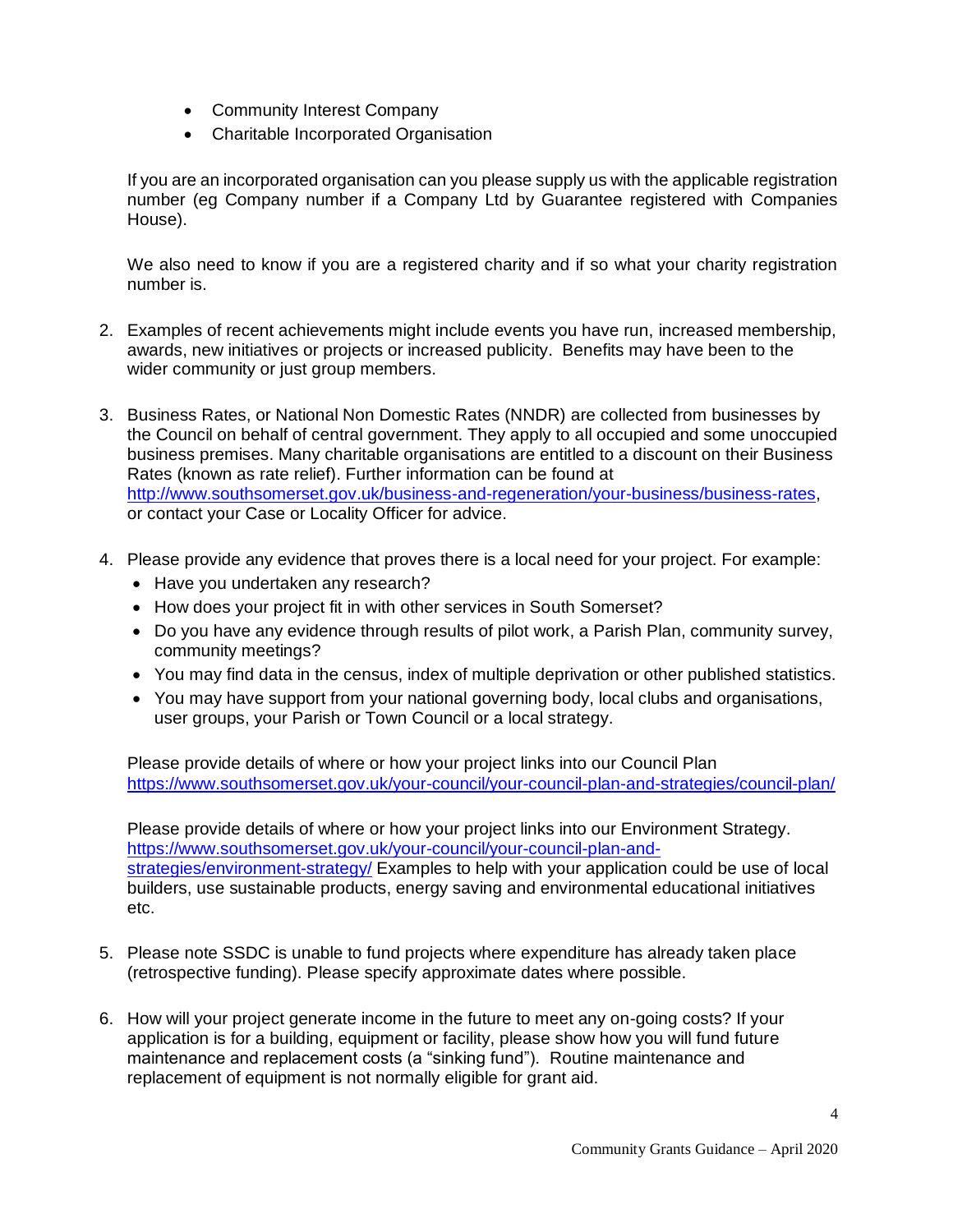7. List all your projected costs. If you have a separate budget sheet, please attach instead. If you are able to claim back VAT, then the projected costs quoted should be the net amount. Please note SSDC grants will normally only be payable upon receipt of invoices or receipts which provide evidence of the costs of your project/purchase. If this is likely to be a problem for your group, please discuss this with your Case or Locality Officer.

If a contractor or supplier is being used, please include in your application three estimates if you are applying for over £1,000 and confirm that they all relate to the same specification. One quote is required for applications for £101 - £1,000. Please note that SSDC will only provide grant aid to play area refurbishments that use one of the companies on its standard list of approved contractors. Please indicate your preferred choice of contractor or supplier and the reasons for this preference.

A satisfactory inspection by SSDC must be passed before any grant is paid and for larger projects payments may be released in stages based on invoices and satisfactory inspections.

8. Include all the sources of funding for this project, including any gifts or donations in kind and any grants secured or applied for. It is expected that your application includes contributions from other sources (e.g. Parish or Town Council, Lottery, your own funds or local) fundraising and applications to those bodies should have been made before applying to SSDC.

Please note that SSDC will only fund projects where a contribution is being made by the Parish or Town Council unless there are very exceptional circumstances. This contribution should be proportionate to the size of the parish and should be at least 10% of the total project costs.

9. SSDC can contribute up to 50% of your total project costs. Awards of between £101 and £12,500 can be granted under this scheme.

# **Projects involving Buildings, Land and Equipment**

- 10. Please tell us about the ownership or lease arrangements of your property or land. Community grants can be awarded to leased facilities on the following basis: **Minimum 10 year lease for grants under £5000 Minimum 15 year lease for grants over £5000** Please include proof of ownership or evidence of lease with your application.
- 11. For some projects you may need planning permission. Please contact SSDC Planning Service for advice, or speak to the Case or Locality Officer.
- 12. For some projects you may need Building Regulations. Please contact SSDC Building Control for advice, or speak to the Case or Locality Officer. If you receive a grant from SSDC you will normally be expected to use the SSDC Building Control service if applicable.
- 13. Access Reviews will identify any works required to improve disabled access. If you receive a grant from SSDC we would normally expect your facility or equipment to be made accessible with reasonable adjustments. SSDC is able to help with this so please discuss at an early